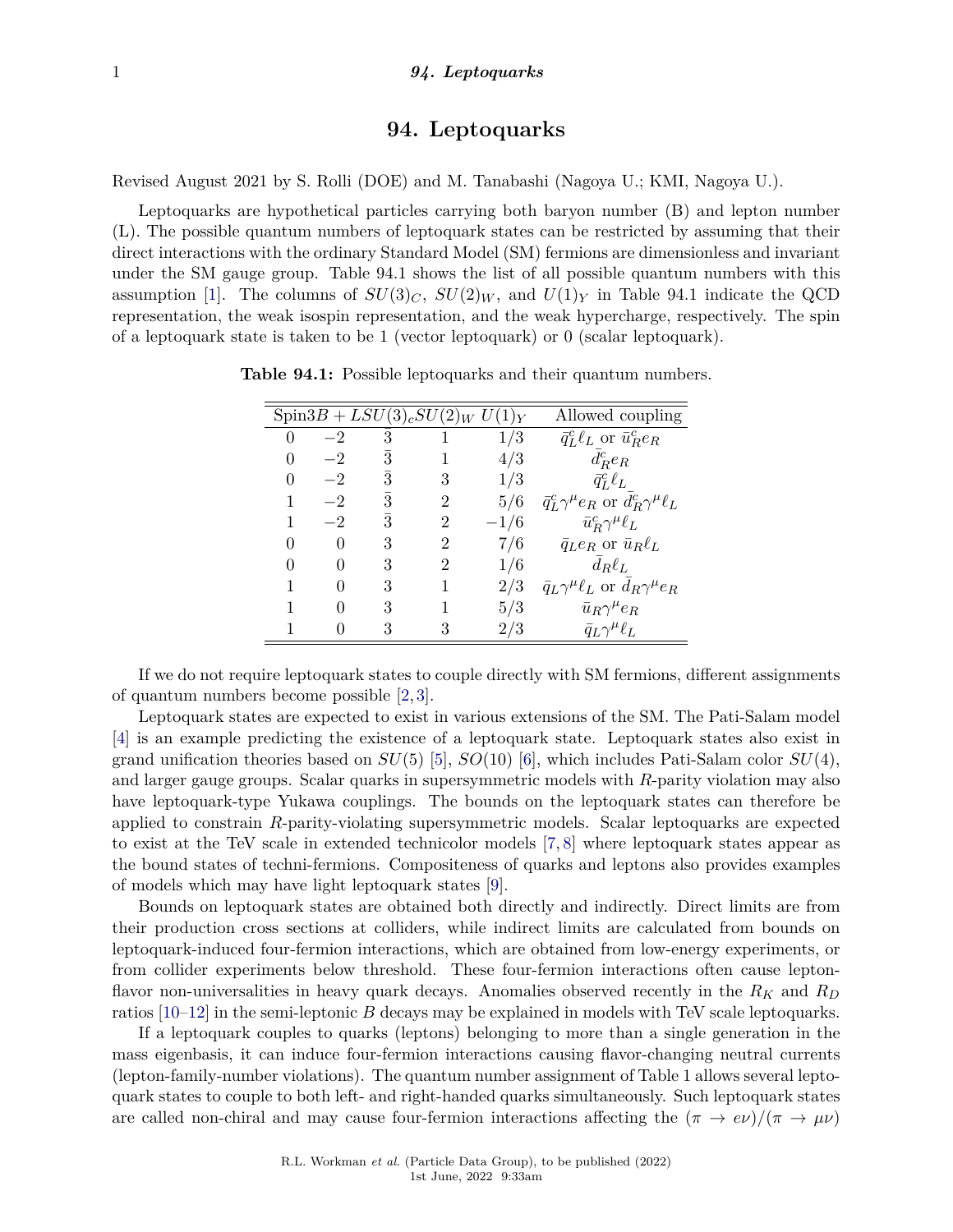ratio [\[13\]](#page-4-11). Non-chiral scalar leptoquarks also contribute to the muon anomalous magnetic moment [\[14,](#page-4-12)[15\]](#page-4-13). Since indirect limits provide more stringent constraints on these types of leptoquarks, it is often assumed that a leptoquark state couples only to a single generation of quarks and a single generation of leptons in a chiral interaction, for which indirect limits become much weaker. Additionally, this assumption gives strong constraints on models of leptoquarks.

Refs. [\[16](#page-4-14)[–18\]](#page-4-15) give extensive lists of the bounds on the leptoquark-induced four-fermion interactions. For the isoscalar scalar and vector leptoquarks  $S_0$  and  $V_0$ , for example, which couple with the first- (second-) generation left-handed quark, and the first-generation left-handed lepton, the bounds  $\lambda^2 < 0.07 \times (M_{\text{LQ}}/1 \text{ TeV})^2$  for  $S_0$ , and  $\lambda^2 < 0.4 \times (M_{\text{LQ}}/1 \text{ TeV})^2$  for  $V_0$  ( $\lambda^2 < 0.7 \times (M_{\text{LQ}}/1 \text{ TeV})^2$ for  $S_0$ , and  $\lambda^2 < 0.5 \times (M_{LQ}/1 \text{ TeV})^2$  for  $V_0$ ) with  $\lambda$  being the leptoquark coupling strength, can be derived from the limits listed in Ref. [\[19\]](#page-4-16). The  $e^+e^-$  experiments are sensitive to the indirect effects coming from *t*- and *u*-channel exchanges of leptoquarks in the  $e^+e^- \rightarrow q\bar{q}$  process. The HERA experiments give bounds on the leptoquark-induced four-fermion interaction. For detailed bounds obtained in this way, see the Boson Particle Listings for "Indirect Limits for Leptoquarks" and its references.

Collider experiments provide direct limits on the leptoquark states through limits on the pairand single-production cross sections. The leading-order cross sections of the parton processes

$$
q + \bar{q} \to \text{LQ} + \overline{\text{LQ}}
$$
  
\n
$$
g + g \to \text{LQ} + \overline{\text{LQ}}
$$
  
\n
$$
e + q \to \text{LQ}
$$
  
\n(94.1)

may be written as [\[20\]](#page-5-0)

$$
\hat{\sigma}_{LO} \Big[ q\bar{q} \to LQ + \overline{LQ} \Big] = \frac{2\alpha_s^2 \pi}{27\hat{s}} \beta^3,
$$
  
\n
$$
\hat{\sigma}_{LO} \Big[ gg \to LQ + \overline{LQ} \Big] = \frac{\alpha_s^2 \pi}{96\hat{s}} \times \Big[ \beta (41 - 31\beta^2) + (18\beta^2 - \beta^4 - 17) \log \frac{1+\beta}{1-\beta} \Big],
$$
  
\n
$$
\hat{\sigma}_{LO} \Big[ eq \to LQ \Big] = \frac{\pi \lambda^2}{4} \delta(\hat{s} - M_{LQ}^2)
$$
\n(94.2)

for a scalar leptoquark. Here  $\sqrt{\hat{s}}$  is the invariant energy of the parton subprocess, and  $\beta =$  $\sqrt{1-4M_{\rm LQ}^2/\hat{s}}$ . The leptoquark Yukawa coupling is given by  $\lambda$ . Leptoquarks are also produced singly at hadron colliders through  $g + q \rightarrow LQ + \ell$  [\[21\]](#page-5-1), which allows extending to higher masses the collider reach in the leptoquark search [\[22\]](#page-5-2), depending on the leptoquark Yukawa coupling. See also Ref. [\[23\]](#page-5-3) for a comprehensive review on the leptoquark phenomenology in precision experiments and particle colliders.

Leptoquark states which couple only to left- or right-handed quarks are called chiral leptoquarks. Leptoquark states which couple only to the first (second, third) generation are referred as the first- (second-, third-) generation leptoquarks.

The LHC, Tevatron and LEP experiments have been searching for pair production of the leptoquark states, which arises from the leptoquark gauge interaction. Due to the typical decay of the leptoquark into charged and neutral leptons and quarks, the searches are carried on in signatures including high *p<sup>T</sup>* charged leptons, high *E<sup>T</sup>* jets and large missing transverse energy. Additionally, searches for pair produced LQs are often organized by the decay mode of the pair of LQs, via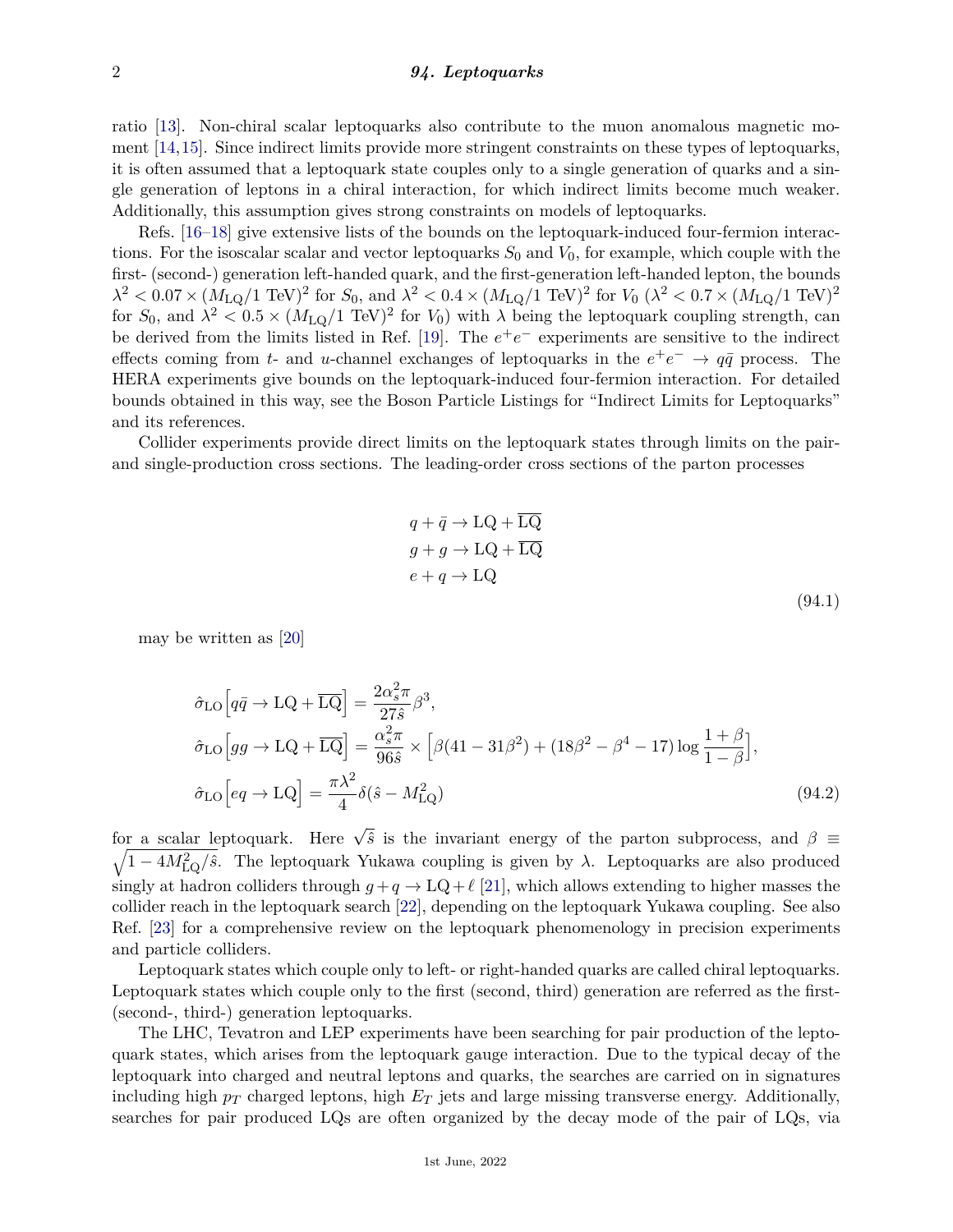the decay parameter  $\beta$ , which represents the branching fraction into a charge lepton vs a neutrino:  $\beta = 1$  for both LQs decaying into a charged letpon,  $\beta = 0.5$  for one LQ decaying into a charged lepton and one into a neutrino. The gauge couplings of a scalar leptoquark are determined uniquely according to its quantum numbers in Table 94.1. Since all of the leptoquark states belong to color-triplet representation, the scalar leptoquark pair-production cross section at the Tevatron and LHC can be determined solely as a function of the leptoquark mass without making further assumptions. This is in contrast to the indirect or single-production limits, which give constraints in the leptoquark mass-coupling plane.

Older results from the Tevatron run can be found here: [\[24–](#page-5-4)[27\]](#page-5-5).

Since the previous version of this review, both ATLAS and CMS have updated their results concerning searches for first, second, and third generation LQs and leptoquark states which couple only with the *i*-th generation quarks and the *j*-th generation leptons  $(i \neq j)$  without causing conflicts with severe indirect constraints. The datasets were almost all collected at center of mass energy of 13 TeV and corresponding to the latest integrated luminosity collected before the shutdown of the LHC occurring in 2019 and 2020.

It is worthy to note that organizing LQs by flavor quantum number first before organizing them by gauge quantum number is becoming more common and advantageous because it relates more closely to some of the experimental searches being performed. The traditional nomenclature for 1st, 2nd, and 3rd generation LQ encourages only looking for the diagonal elements in a flavor matrix of possibilities, which has been the traditional experimental search strategy.

Current results extend previous mass limits for scalar leptoquarks to *>* 1435 GeV (first generation, CMS,  $β = 1$ ,  $√s = 13$  TeV) and  $> 1270$  GeV(first generation, CMS,  $β = 0.5, √s = 13$  TeV) [\[28\]](#page-5-6);  $\frac{1}{2}$ ,  $\frac{1}{2}$ ,  $\frac{1}{2}$ ,  $\frac{1}{2}$ ,  $\frac{1}{2}$ ,  $\frac{1}{2}$ ,  $\frac{1}{2}$ ,  $\frac{1}{2}$ ,  $\frac{1}{2}$ ,  $\frac{1}{2}$ ,  $\frac{1}{2}$ ,  $\frac{1}{2}$ ,  $\frac{1}{2}$ ,  $\frac{1}{2}$ ,  $\frac{1}{2}$ ,  $\frac{1}{2}$ ,  $\frac{1}{2}$ ,  $\frac{1}{2}$ ,  $\frac{1}{2}$ ,  $\frac{1}{2}$ , ATLAS, *β* =0.5,  $\sqrt{s}$  = 13 TeV ) [\[30\]](#page-5-8); > 1530 GeV (second generation, CMS, *β* =1,  $\sqrt{s}$  = 13 TeV) and *>* 1285 GeV (second generation, CMS,  $\beta = 0.5$ ,  $\sqrt{s} = 13$  TeV) [\[31\]](#page-5-9); and *>* 1700 GeV (second generation, CMS,  $\beta = 0.5$ ,  $\sqrt{s} = 13$  TeV) [31]; and *>* 1700 GeV (second generation, ATLAS,  $\beta =1/\sqrt{s} = 13$  TeV) [\[29\]](#page-5-7) and  $> 1230$  GeV (second generation, ATLAS,  $\beta$  generation, ATLAS,  $\beta$ generation, ATLAS,  $\rho =1$ ,  $\nabla s = 13$  TeV) [23] and  $\geq 1230$ <br>=0.5, $\sqrt{s} = 13$  TeV) [\[30\]](#page-5-8). All limits are presented at 95% C.L.

As for third generation leptoquarks, CMS results are the following: 1) assuming that all leptoquarks decay to a top quark and a  $\tau$  lepton, the existence of pair produced, third-generation leptoquark up to a mass of 900 GeV ( $\beta$  =1, 13 TeV) is excluded at 95% confidence level [\[32\]](#page-5-10); 2) assuming that all leptoquarks decay to a bottom quark and a *τ* lepton, the existence of pair produced, third-generation leptoquark up to a mass of 1020 GeV ( $\beta$  =1, 13 TeV) is excluded at 95% confidence level [\[33\]](#page-5-11); 3)assuming that all leptoquarks decay to a bottom quark and a *τ* neutrino, the existence of pair produced, third-generation leptoquark up to a mass of 450 GeV ( $\beta = 0$ , 7 TeV)is excluded at 95% confidence level [\[34\]](#page-5-12). In a recent paper [\[35\]](#page-5-13) signatures of top quark *τ* lepton  $\nu$  bottom and top  $\tau \nu$  - not previously explored in dedicated searches, were analyzed in the context of searches for scalar leptoquark of charge  $-1/3e$  coupling to a top quark plus a  $\tau$  lepton  $(t\tau)$  or a bottom quark plus a neutrino (b*ν*), or a vector particle of charge  $+2/3e$ , coupling to t*v* or b*τ* . These choices are motivated by models that can explain a series of anomalies observed in the measurement of B meson decays. The data are found to be in agreement with the standard model prediction. Lower limits at 95% confidence level are set on the LQ mass in the range 0.98–1.73 TeV, depending on the LQ spin and its coupling  $\lambda$  to a lepton and a quark, and assuming equal couplings for the two LQ decay modes considered. These are the most stringent constraints to date on the existence of leptoquarks in this scenario.

In [\[36\]](#page-5-14), the ATLAS collaboration has limits on pair production of third generation scalar leptoquarks where all possible decays of the leptoquark into a quark (*t, b*) and a lepton (*τ, ν*) of the third generation are considered. The limits are presented as a function of the leptoquark mass and the branching ratio into charged leptons for leptoquark of up-type  $(LQ_3^{up} \to \tau \nu / b\tau)$  and down-type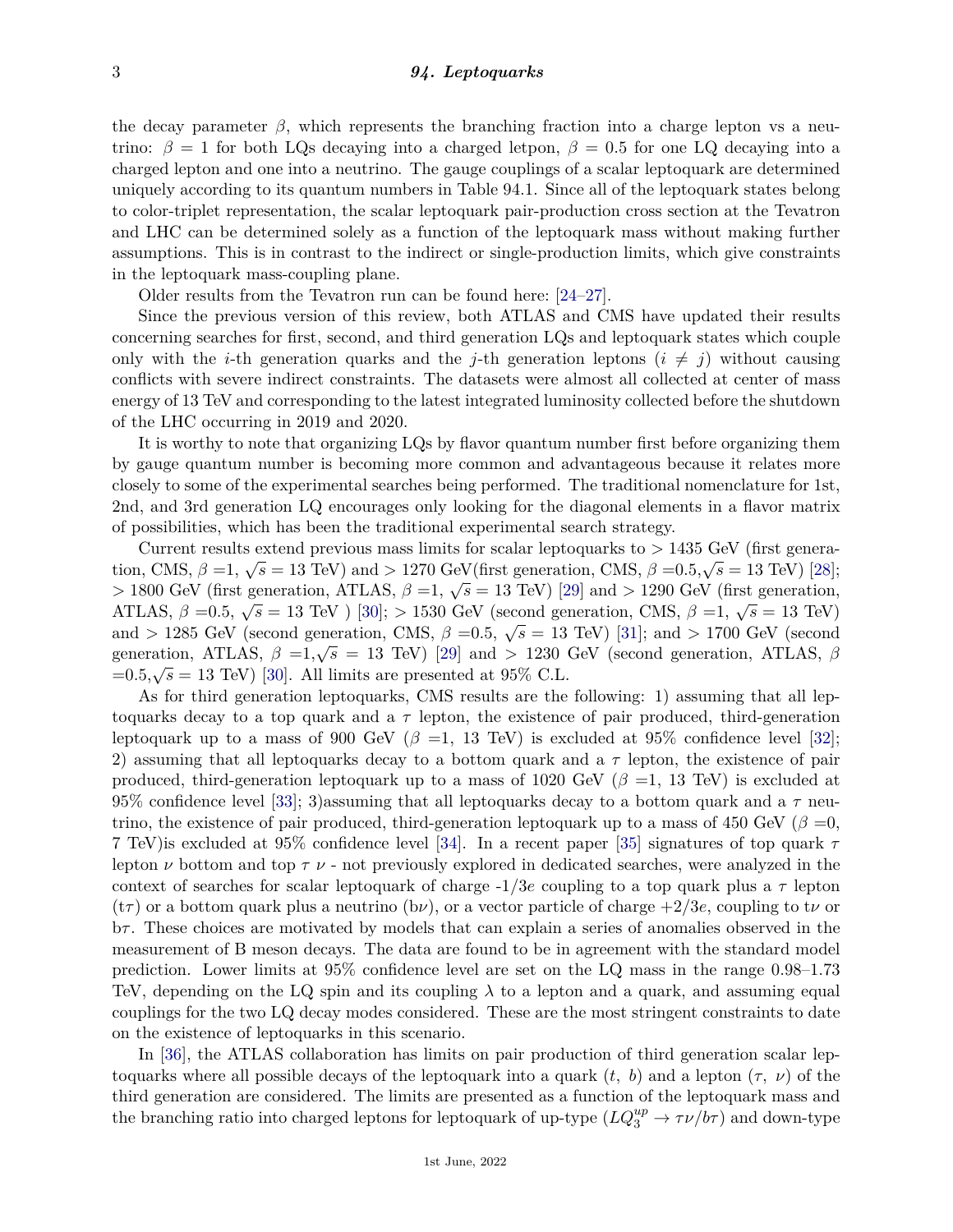$(LQ_3^d \rightarrow b\nu/t\tau)$ ; many results are re-interpretation of previously published ATLAS searches. The collaboration finds that masses below 800 GeV are excluded for both  $LQ_3^u$  and  $LQ_3^d$  independently of the branching ratio, with masses below about 1 TeV being excluded for the limiting cases of branching ratios equal to zero or unity. In a more recent paper [\[37\]](#page-5-15) ATLAS present the result of searches for pair production of third-generation scalar leptoquarks decaying into a top quark and a *τ* -lepton, using 139 fb−<sup>1</sup> of data collected at 13 TeV. Scalar leptoquarks decaying exclusively into t*τ* are excluded up to masses of 1.43 TeV while, for a branching fraction of 50% into t*τ* , the lower mass limit is 1.22 TeV.

It is also possible to consider leptoquark states which couple only with the *i*-th generation quarks and the *j*-th generation leptons  $(i \neq j)$  without causing conflicts with severe indirect constraints. Such couplings have received renewed attention because they may provide an explanation to anomalies in rare *B* − *meson* decays and the anomalous magnetic moment of the muon. See Ref. [\[38,](#page-5-16)[39\]](#page-5-17) and [\[40\]](#page-5-18) and references therein for collider search strategies and limits on the pair production cross sections of this class of leptoquark states. In this framework, a novel CMS result [\[41\]](#page-5-19) presents a non-traditional search for pair production of LQs coupled to a top quark and a muon. As no deviation from the Standard Model prediction was observed, scalar LQs decaying exclusively into  $top - \mu$  are excluded up to masses of 1420 GeV. In a recent ATLAS paper [\[42\]](#page-5-20) a search for pair production of scalar lepto- quarks, each decaying into either an electron or a muon and a top quark, is presented. This is the first leptoquark search using ATLAS data to investigate top-philic cross- generational couplings that could provide explanations for recently observed anomalies in B meson decays. In the absence of any s ignificant deviation from the background expectation, lower limits on the leptoquark masses are set at 1480 *GeV* and 1470 *GeV* for the electron and muon channel, respectively.

The magnetic-dipole-type and the electric-quadrupole-type interactions of a vector leptoquark are not determined even if we fix its gauge quantum numbers as listed in the Table 94.1 [\[43\]](#page-5-21). The production of vector leptoquarks depends in general on additional assumptions, where the leptoquark couplings and their pair production cross sections are enhanced relative to the scalar leptoquark contributions. The most stringent limits on vector LQ production are now from CMS [\[44\]](#page-5-22) where previous searches for squarks and gluinos have been reinterpreted to constrain models of leptoquark production. LQ masses below 1530 GeV are excluded assuming the Yang-Mills case with coupling  $\kappa = 1$ , or 1115 GeV in the minimal coupling case where  $\kappa = 0$ , placing the most stringent constraint to date from pair production of vector LQs.

The leptoquark pair-production cross sections in  $e^+e^-$  collisions depend on the leptoquark  $SU(2) \times U(1)$  quantum numbers and Yukawa coupling with electron [\[45\]](#page-5-23).

Searches for first generation leptoquark singly produced were performed by the HERA experiments. Since the leptoquark single-production cross section depends on its Yukawa coupling, the leptoquark mass limits from HERA are usually displayed in the mass-coupling plane. For leptoquark Yukawa coupling  $\lambda = 0.1$ , early ZEUS Collaboration bounds on the first-generation leptoquarks range from 248 to 290 GeV, depending on the leptoquark species [\[46\]](#page-5-24). The ZEUS Collaboration has recently released a new paper [\[47\]](#page-5-25) where data corresponding to a luminosity of around 1 fb<sup>-1</sup> have been used in the framework of *eeqq* contact interactions (CI) to set limits on possible high-energy contributions beyond the Standard Model to electron-quark scattering. The analysis of the *ep* data has been based on simultaneous fits of parton distribution functions including contributions of Contact Interaction (CI) couplings to *ep* scattering. Several general CI models and scenarios with heavy leptoquarks were considered. As unambiguous deviations from the SM cannot be established, limits for CI compositeness scales and LQ mass scales were set that are in the TeV range. The H1 Collaboration has a comprehensive summary of searches for first generation leptoquarks using the full data sample collected in *ep* collisions at HERA (446 pb−<sup>1</sup> ). No evidence of production of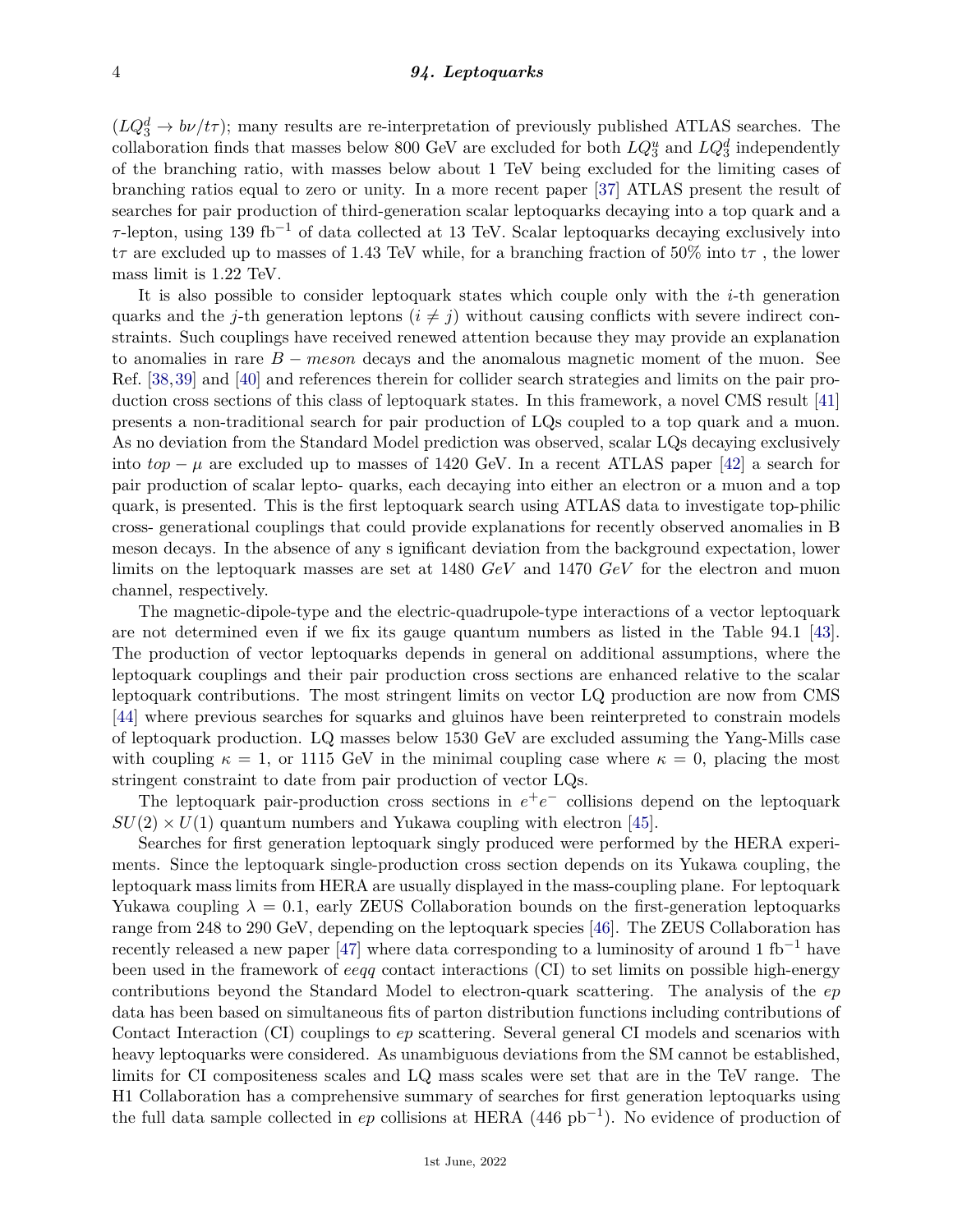leptoquarks was observed in final states with a large transverse momentum electron or large missing transverse momentum. For a coupling strength  $\lambda = 0.3$ , first generation leptoquarks with masses up to 800 GeV are excluded at 95% C.L. [\[48\]](#page-5-26).

At the LHC, the CMS collaboration performed searches for single production of first and second generation leptoquarks [\[49\]](#page-5-27), which is complementary to the HERA searches in the high  $\lambda$  region (for coupling strength  $\lambda = 1.0$ , first generation leptoquarks are excluded for masses up to 1.73 TeV and second generation leptoquark are excluded up to masses of 530 GeV). CMS also recently searched for third generation LQ decaying into *τ* and *bottom* in [\[50\]](#page-5-28). Assuming unit Yukawa coupling (*λ*), a third generation scalar leptoquark is excluded for masses below 740 GeV. Limits are also set on *λ* of the hypothesized leptoquark as a function of its mass. Above  $\lambda = 1.4$ , the results provide the best upper limit on the mass of a third-generation scalar leptoquark decaying to a *τ* lepton and a bottom quark.

Searches for LQ will continue with more LHC data, particularly in light of the renewed interest in this type of particle to explain violation of lepton flavor universality and other anomalies, which point to explanations laying outside the Standard Model.

## <span id="page-4-0"></span>*References*

- [1] W. Buchmuller, R. Ruckl and D. Wyler, [Phys. Lett. B](http://doi.org/10.1016/0370-2693(87)90637-X) **191**[, 442](http://doi.org/10.1016/0370-2693(87)90637-X) (1987), [Erratum: Phys.Lett.B 448, 320–320 (1999)].
- <span id="page-4-1"></span>[2] K. Babu, C. F. Kolda and J. March-Russell, [Phys. Lett. B](http://doi.org/10.1016/S0370-2693(97)00766-1) **408**[, 261](http://doi.org/10.1016/S0370-2693(97)00766-1) (1997), [\[hep-ph/9705414\].](https://arxiv.org/abs/hep-ph/9705414)
- <span id="page-4-2"></span>[3] J. L. Hewett and T. G. Rizzo, [Phys. Rev. D](http://doi.org/10.1103/PhysRevD.58.055005) **58**[, 055005](http://doi.org/10.1103/PhysRevD.58.055005) (1998), [\[hep-ph/9708419\].](https://arxiv.org/abs/hep-ph/9708419)
- <span id="page-4-3"></span>[4] J. C. Pati and A. Salam, [Phys. Rev. D](http://doi.org/10.1103/PhysRevD.10.275) **10**[, 275](http://doi.org/10.1103/PhysRevD.10.275) (1974), [Erratum: Phys.Rev.D 11, 703–703 (1975)].
- <span id="page-4-4"></span>[5] H. Georgi and S. Glashow, [Phys. Rev. Lett.](http://doi.org/10.1103/PhysRevLett.32.438) **32**[, 438](http://doi.org/10.1103/PhysRevLett.32.438) (1974).
- <span id="page-4-5"></span>[6] H. Georgi, [AIP Conf. Proc.](http://doi.org/10.1063/1.2947450) **23**[, 575](http://doi.org/10.1063/1.2947450) (1975); H. Fritzsch and P. Minkowski, [Annals Phys.](http://doi.org/10.1016/0003-4916(75)90211-0) **[93](http://doi.org/10.1016/0003-4916(75)90211-0)**, [193](http://doi.org/10.1016/0003-4916(75)90211-0) (1975).
- <span id="page-4-7"></span><span id="page-4-6"></span>[7] For a review, see, E. Farhi and L. Susskind, Phys. Rept. **74**, 277 (1981).
- [8] K. D. Lane and M. Ramana, [Phys. Rev. D](http://doi.org/10.1103/PhysRevD.44.2678) **44**[, 2678](http://doi.org/10.1103/PhysRevD.44.2678) (1991).
- <span id="page-4-8"></span>[9] See, for example, B. Schrempp and F. Schrempp, Phys. Lett. **153B**, 101 (1985).
- <span id="page-4-9"></span>[10] R. Aaij *et al.* (LHCb), [Phys. Rev. Lett.](http://doi.org/10.1103/PhysRevLett.120.171802) **120**[, 17, 171802](http://doi.org/10.1103/PhysRevLett.120.171802) (2018), [\[arXiv:1708.08856\];](https://arxiv.org/abs/1708.08856) R. Aaij *et al.* (LHCb), [Phys. Rev. D](http://doi.org/10.1103/PhysRevD.97.072013) **97**[, 7, 072013](http://doi.org/10.1103/PhysRevD.97.072013) (2018), [\[arXiv:1711.02505\].](https://arxiv.org/abs/1711.02505)
- [11] R. Aaij *et al.* (LHCb), [JHEP](http://doi.org/10.1007/JHEP08(2017)055) **08**[, 055](http://doi.org/10.1007/JHEP08(2017)055) (2017), [\[arXiv:1705.05802\];](https://arxiv.org/abs/1705.05802) R. Aaij *et al.* (LHCb), [Phys.](http://doi.org/10.1103/PhysRevLett.122.191801) [Rev. Lett.](http://doi.org/10.1103/PhysRevLett.122.191801) **122**[, 19, 191801](http://doi.org/10.1103/PhysRevLett.122.191801) (2019), [\[arXiv:1903.09252\];](https://arxiv.org/abs/1903.09252) R. Aaij *et al.* (LHCb), [Phys. Rev. Lett.](http://doi.org/10.1103/PhysRevLett.125.011802) **125**[, 1, 011802](http://doi.org/10.1103/PhysRevLett.125.011802) (2020), [\[arXiv:2003.04831\];](https://arxiv.org/abs/2003.04831) R. Aaij *et al.* (LHCb) (2021), [\[arXiv:2103.11769\].](https://arxiv.org/abs/2103.11769)
- <span id="page-4-10"></span>[12] Y. S. Amhis *et al.* (HFLAV), [Eur. Phys. J. C](http://doi.org/10.1140/epjc/s10052-020-8156-7) **81**[, 3, 226](http://doi.org/10.1140/epjc/s10052-020-8156-7) (2021), updated results and plots available at https://hflav.web.cern.ch/, [\[arXiv:1909.12524\].](https://arxiv.org/abs/1909.12524)
- <span id="page-4-11"></span>[13] O. U. Shanker, [Nucl. Phys. B](http://doi.org/10.1016/0550-3213(82)90196-1) **204**[, 375](http://doi.org/10.1016/0550-3213(82)90196-1) (1982).
- <span id="page-4-12"></span>[14] U. Mahanta, [Eur. Phys. J. C](http://doi.org/10.1007/s100520100705) **21**[, 171](http://doi.org/10.1007/s100520100705) (2001), [\[hep-ph/0102176\].](https://arxiv.org/abs/hep-ph/0102176)
- <span id="page-4-13"></span>[15] K.-M. Cheung, [Phys. Rev. D](http://doi.org/10.1103/PhysRevD.64.033001) **64**[, 033001](http://doi.org/10.1103/PhysRevD.64.033001) (2001), [\[hep-ph/0102238\].](https://arxiv.org/abs/hep-ph/0102238)
- <span id="page-4-14"></span>[16] S. Davidson, D. C. Bailey and B. A. Campbell, [Z. Phys. C](http://doi.org/10.1007/BF01552629) **61**[, 613](http://doi.org/10.1007/BF01552629) (1994), [\[hep-ph/9309310\].](https://arxiv.org/abs/hep-ph/9309310)
- [17] M. Leurer, [Phys. Rev. D](http://doi.org/10.1103/PhysRevD.49.333) **49**[, 333](http://doi.org/10.1103/PhysRevD.49.333) (1994), [\[hep-ph/9309266\];](https://arxiv.org/abs/hep-ph/9309266) M. Leurer, [Phys. Rev. D](http://doi.org/10.1103/PhysRevD.50.536) **50**[, 536](http://doi.org/10.1103/PhysRevD.50.536) (1994), [\[hep-ph/9312341\].](https://arxiv.org/abs/hep-ph/9312341)
- <span id="page-4-16"></span><span id="page-4-15"></span>[18] M. Carpentier and S. Davidson, [Eur. Phys. J. C](http://doi.org/10.1140/epjc/s10052-010-1482-4) **70**[, 1071](http://doi.org/10.1140/epjc/s10052-010-1482-4) (2010), [\[arXiv:1008.0280\].](https://arxiv.org/abs/1008.0280)
- [19] S. Davidson and A. Saporta, [Phys. Rev. D](http://doi.org/10.1103/PhysRevD.99.015032) **99**[, 1, 015032](http://doi.org/10.1103/PhysRevD.99.015032) (2019), [\[arXiv:1807.10288\].](https://arxiv.org/abs/1807.10288)